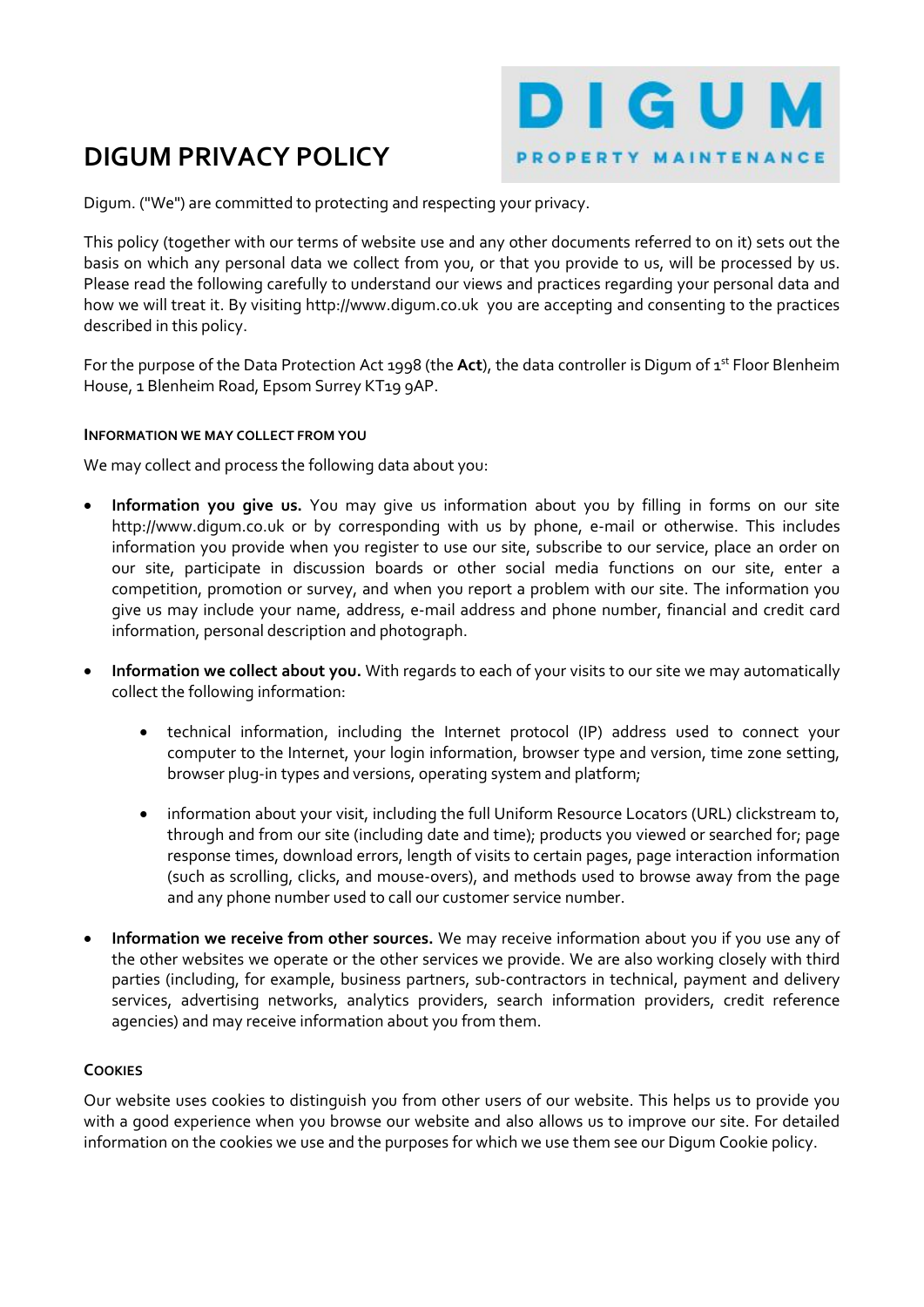### USES MADE OF THE INFORMATION

We use information held about you in the following ways:

- Information you give to us. We will use this information:
	- to carry out our obligations arising from any contracts entered into between you and us and to provide you with the information, products and services that you request from us;
	- to provide you with information about other goods and services we offer that are similar to those that you have already purchased or enquired about;
	- to provide you, or permit selected third parties to provide you, with information about goods or services we feel may interest you. If you are an existing customer, we will only contact you by electronic means (e-mail or SMS) with information about goods and services similar to those which were the subject of a previous sale or negotiations of a sale to you. If you are a new customer, and where we permit selected third parties to use your data, we (or they) will contact you by electronic means only if you have consented to this. If you do not want us to use your data in this way, or to pass your details on to third parties for marketing purposes, please tick the relevant box situated on the form on which we collect your data.
	- to notify you about changes to our service;
	- to ensure that content from our site is presented in the most effective manner for you and for your computer.
- Information we collect about you. We will use this information:
	- to administer our site and for internal operations, including troubleshooting, data analysis, testing, research, statistical and survey purposes;
	- to improve our site to ensure that content is presented in the most effective manner for you and for your computer;
	- to allow you to participate in interactive features of our service, when you choose to do so;
	- as part of our efforts to keep our site safe and secure;
	- to measure or understand the effectiveness of advertising we serve to you and others, and to deliver relevant advertising to you;
	- to make suggestions and recommendations to you and other users of our site about goods or services that may interest you or them.
- Information we receive from other sources. We may combine this information with information you give to us and information we collect about you. We may us this information and the combined information for the purposes set out above (depending on the types of information we receive).

### DISCLOSURE OF YOUR INFORMATION

We may share your personal information with any member of our group, which means our subsidiaries, our ultimate holding company and its subsidiaries, as defined in section 1159 of the UK Companies Act 2006.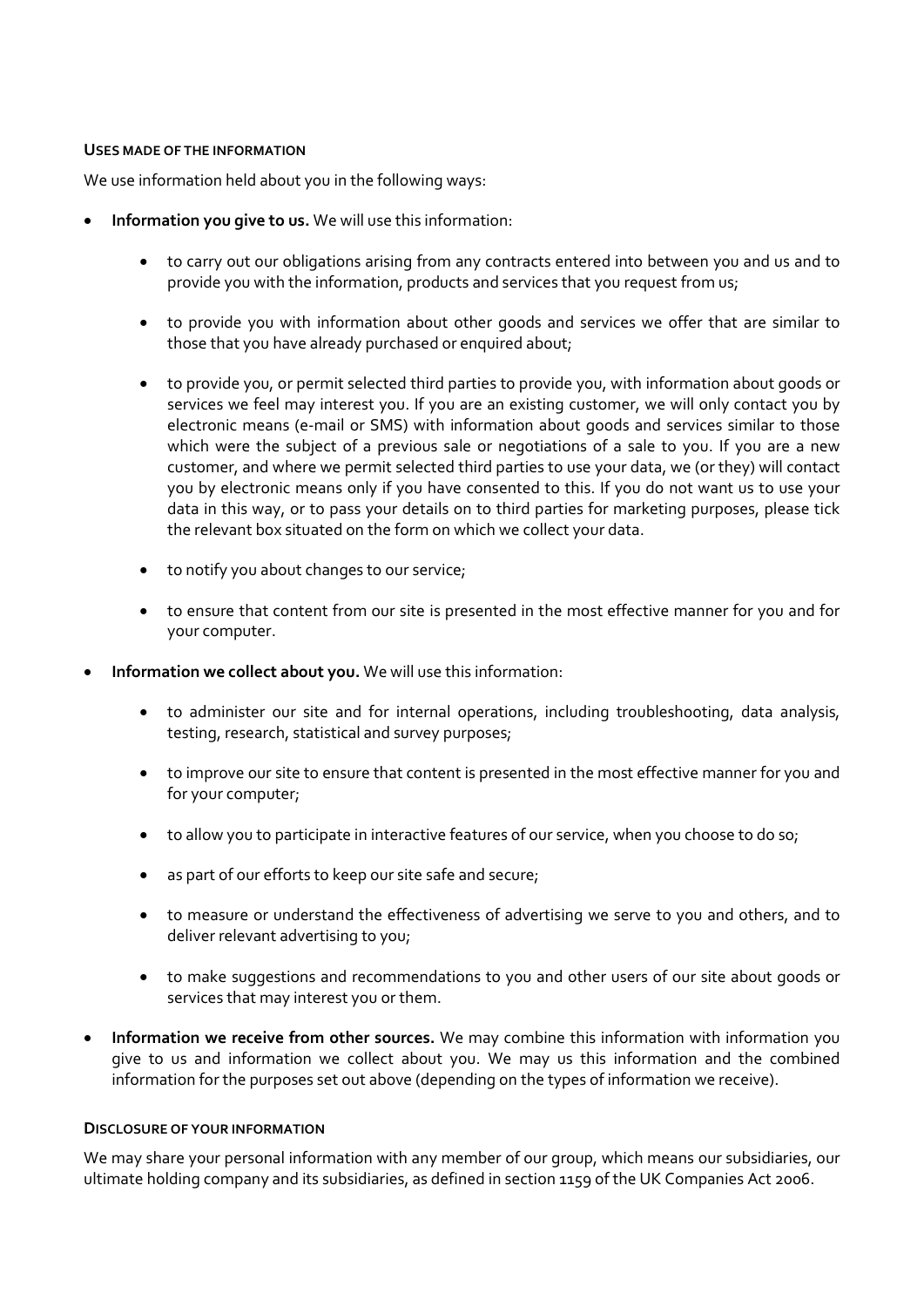We may share your information with selected third parties including:

- Business partners, suppliers and sub-contractors for the performance of any contract we enter into with [them or] you.
- Advertisers and advertising networks that require the data to select and serve relevant adverts to you and others.
- Analytics and search engine providers that assist us in the improvement and optimisation of our site.
- Credit reference agencies for the purpose of assessing your credit score where this is a condition of us entering into a contract with you.

We may disclose your personal information to third parties:

- In the event that we sell or buy any business or assets, in which case we may disclose your personal data to the prospective seller or buyer of such business or assets.
- If DIGUM or substantially all of its assets are acquired by a third party, in which case personal data held by it about its customers will be one of the transferred assets.
- If we are under a duty to disclose or share your personal data in order to comply with any legal obligation, or in order to enforce or apply our terms of use or terms and conditions of supply and other agreements; or to protect the rights, property, or safety of ITS, our customers, or others. This includes exchanging information with other companies and organisations for the purposes of fraud protection and credit risk reduction.

### WHERE WE STORE YOUR PERSONAL DATA

The data that we collect from you may be transferred to, and stored at, a destination outside the European Economic Area ("EEA"). It may also be processed by staff operating outside the EEA who work for us or for one of our suppliers. Such staff maybe engaged in, among other things, the fulfilment of your order, the processing of your payment details and the provision of support services. By submitting your personal data, you agree to this transfer, storing or processing. Digum will take all steps reasonably necessary to ensure that your data is treated securely and in accordance with this privacy policy.

All information you provide to us is stored on our secure servers. Any payment transactions will be encrypted [using SSL technology]. Where we have given you (or where you have chosen) a password which enables you to access certain parts of our site, you are responsible for keeping this password confidential. We ask you not to share a password with anyone.

Unfortunately, the transmission of information via the internet is not completely secure. Although we will do our best to protect your personal data, we cannot guarantee the security of your data transmitted to our site; any transmission is at your own risk. Once we have received your information, we will use strict procedures and security features to try to prevent unauthorised access.

### YOUR RIGHTS

You have the right to ask us not to process your personal data for marketing purposes. We will usually inform you (before collecting your data) if we intend to use your data for such purposes or if we intend to disclose your information to any third party for such purposes. You can exercise your right to prevent such